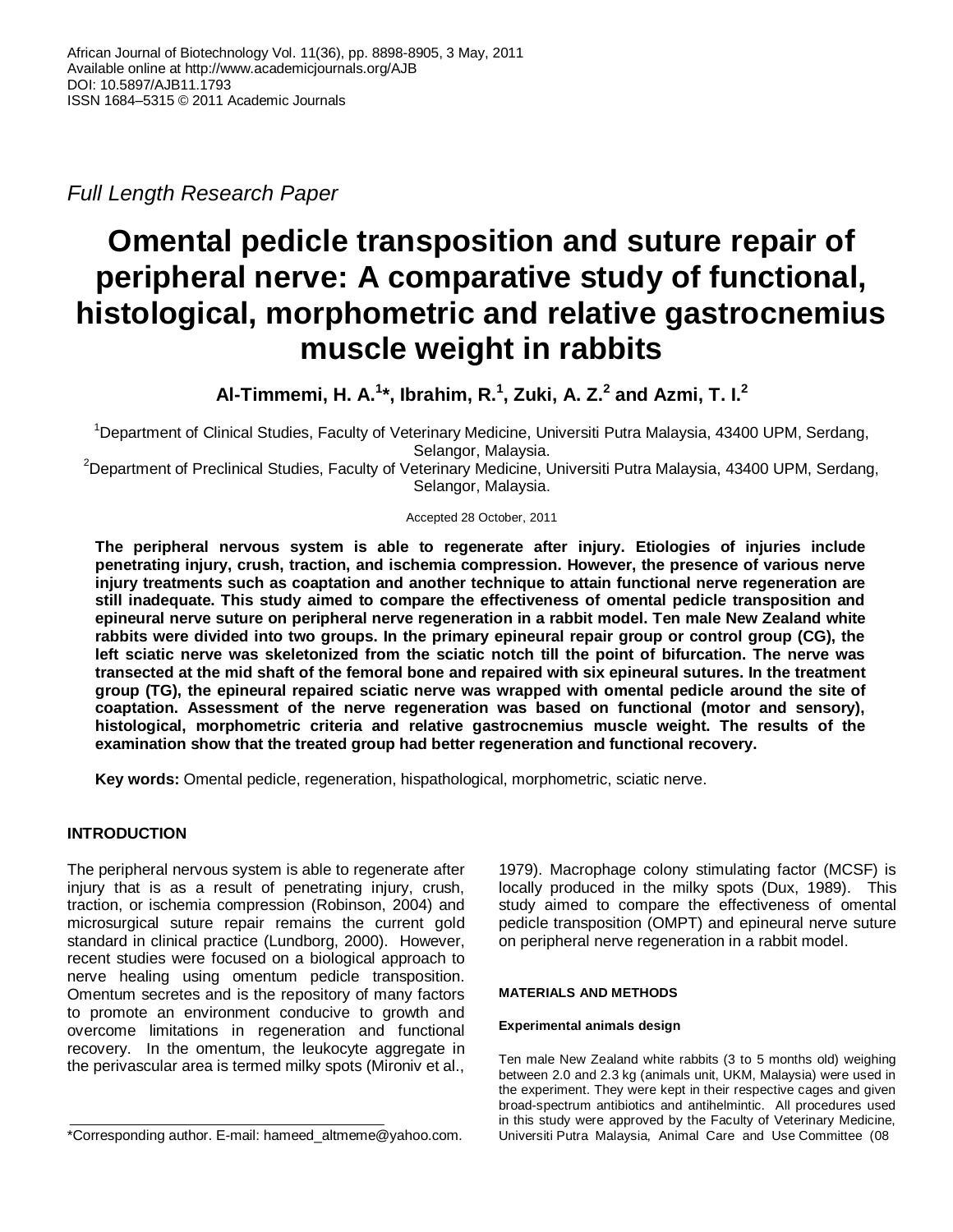R13/Dec 08). Rabbits were randomly divided into two groups (n=5). The two groups comprised animals with coaptated transected sciatic nerve with epineurial nerve suture as a control group (CG) and those with omental pedicle transposition as a treatment group (TG). The animals were euthanized from each group on day 112 post operations (PO).

#### **Anesthesia**

Induction of anesthesia was done by intramuscular injection of a mixture of 35 mg/kg ketamine hydrochloride (Bioketan, Vetoquinol Biowet, Sp. Zo.O, France), 5 mg/kg of xylazine hydrochloride (ILIUM XYLAZIL-20, Australia) and 1 mg/kg acepromazine maleate (Calmivet, Vetoquinol, Ltd. Lure cedex, France). Maintenance was carried out with 1.5% of halothane using a flow rate of 500 ml/min in a non-breathing circuit (modified Jackson-Reed Bain) using a face mask. The left hind limb was surgically prepared from upper midline to stifle joint, and draped with the aperture of the fenestrated drape at the intended operation site and covered with Opsite® (Smith and Nephew-Medical Limited/ England).

#### **Surgical protocol**

The skin was incised on the posterio-lateral thigh, approximately 2 cm and caudo-lateral to the greater trochanter of the femur at the level of the distal at one-third of the femur. The muscles were split to expose the sciatic nerve from the sciatic notch to its bifurcation of the tibial and peroneal nerves and the nerve was transected at mid shaft of femoral bone. After this step, the animals were separated into two groups. In the CG, the nerve ends were coaptated immediately under a dissecting microscope (Kruss, Germany). Six equidistant epineurial simple interrupted sutures were applied about 1 mm from the edge of the transected using 8-0 nylon (Monofilament, ETHICON, USA). The superficial fascia and skin was sutured using 3-0 Vicryl (Biovek, Dynek Pty Ltd, Australia).

In the TG, the abdominal wall was incised at ventral midline 5 cm from xiphoid cartilage to umbilical region, and the omentum was extended to create the omental pedicle. The omental pedicle was extended caudally on the peritoneal surface of the abdominal wall, at the level of the femoral bone to create a separation between the semi-membranous and adductor muscles by blunt dissection using curved Kelly forceps, and to penetrate the upper part of abdominal wall to pull the omental pedicle without torsion. The omental pedicle was wrapped around the coaptation site of the left sciatic nerve and fixed with semi-membranous muscle using two stitches of 3.0 vicryl simple interrupted sutures. The midline incision was closed using 3.0 vicryl simple continuous sutures. All animals were given post-operative analgesia (10 mg/kg Tramadol hydrochloride) (Domadol® India, 50 mg); 0.2 ml/kg intramuscularly administered at 12 h intervals for three consecutive days.

#### **Clinical observations**

The motor and sensory sciatic nerve clinical reflexes were evaluated from the first day to day 112 PO.

#### **Motor functions evaluation**

Animals were monitored daily for the onset and the ability to walk to day 112 PO. They were examined for type of walking including crouching, crawling on heel, and normal, as well as knuckling, which was classified into severe, moderate, mild and normal. The muscle contraction force was graded from weak, moderate to

strong, and muscle mass atrophy graded as severe, moderate, mild or normal.

#### **Sensory functions evaluation**

Sensory functions of the coaptated sciatic nerves were tested daily to the end of the experiment. Toe spreading reflex, lateral aspect leg sensation, toe pinch and toe prick were evaluated as either present or absent. In addition, the foot withdrawal and vocalization tests of lateral aspect leg sensation, toe pinch and toe prick were recorded as positive responses indicating recovery and improved function.

#### **Relative gastrocnemius muscle weight measurement (RGMW)**

Following sacrifice of the rabbits, the gastrocnemius muscles were harvested and immediately weighed. The contralateral muscle was also harvested as control for weight variation between individual rabbits. Each muscle was then weighed separately using 0.0001 g weight (Sartorius Analytic Balance Model 2603, Munich, Germany) to calculate the percentage reduction in muscle mass (denervated muscle weight vs. contra lateral muscle weight). The muscles weight data were expressed as a ratio of the operated limb (left) to un-operated right limb as a negative control to calculate the RGMW.

#### **Histopathology and Histomorphometry findings**

The anastomosed left sciatic nerve was exposed and harvested from each animal. Three samples 1 cm long were collected from the proximal, middle (coaptate site) and distal segments of the coaptated sciatic nerve. The samples were trimmed of any excess length and divided into two parts each of 5 mm from proximal and distal segment for semithin and light microscopy sections. A 1 cm long nerve sample was obtained from the intermediate segment of the right sciatic nerve, which corresponded to the lesion site as a negative control. The samples for the light microscope were fixed with 10% neutral buffered formalin, dehydrated in a graded ethanol series, cleared in xylene, embedded in paraffin and cut into 5  $\mu$ m thick sections and stained with hematoxyline, eosin and Meyer's modified trichrome stain.

The specimens for semithin section were fixed with 4% glutaraldehyde overnight at 4°C. The specimens were dehydrated, infiltrated with resin and polymerized. Following polymerization, the samples were sectioned using an ultra microtome (Leica). Semithin sections were stained with 1% toluidine blue and examined using Olympus image analysis (BX 51 TF attachment of CC 12 camera). The number of myelin nerve fibers, total fiber and axon diameters were determined using image software (Abramoff et al., 2004). The myelin thickness was derived from the differences between the fiber and axon diameter. In addition, the g ratio of each fiber was calculated as the axon diameter to the fiber diameter ratio. Right sciatic nerve (normal right hind limb) specimen were also collected and prepared as negative control.

#### **Statistical analysis**

All data were expressed as mean and standard deviations (M±SD). Statistical comparison between all groups was performed using Statistical Package for the Social Sciences (SPSS) 16.0 software (non-parametric tests), Kruskal Wallis and Mann-Witney tests for clinical observation and for morphometric analysis, one-way analysis of variance test (ANOVA), followed by Tukey and Duncan post tests were used. P value ≤ 0.05 was considered significant.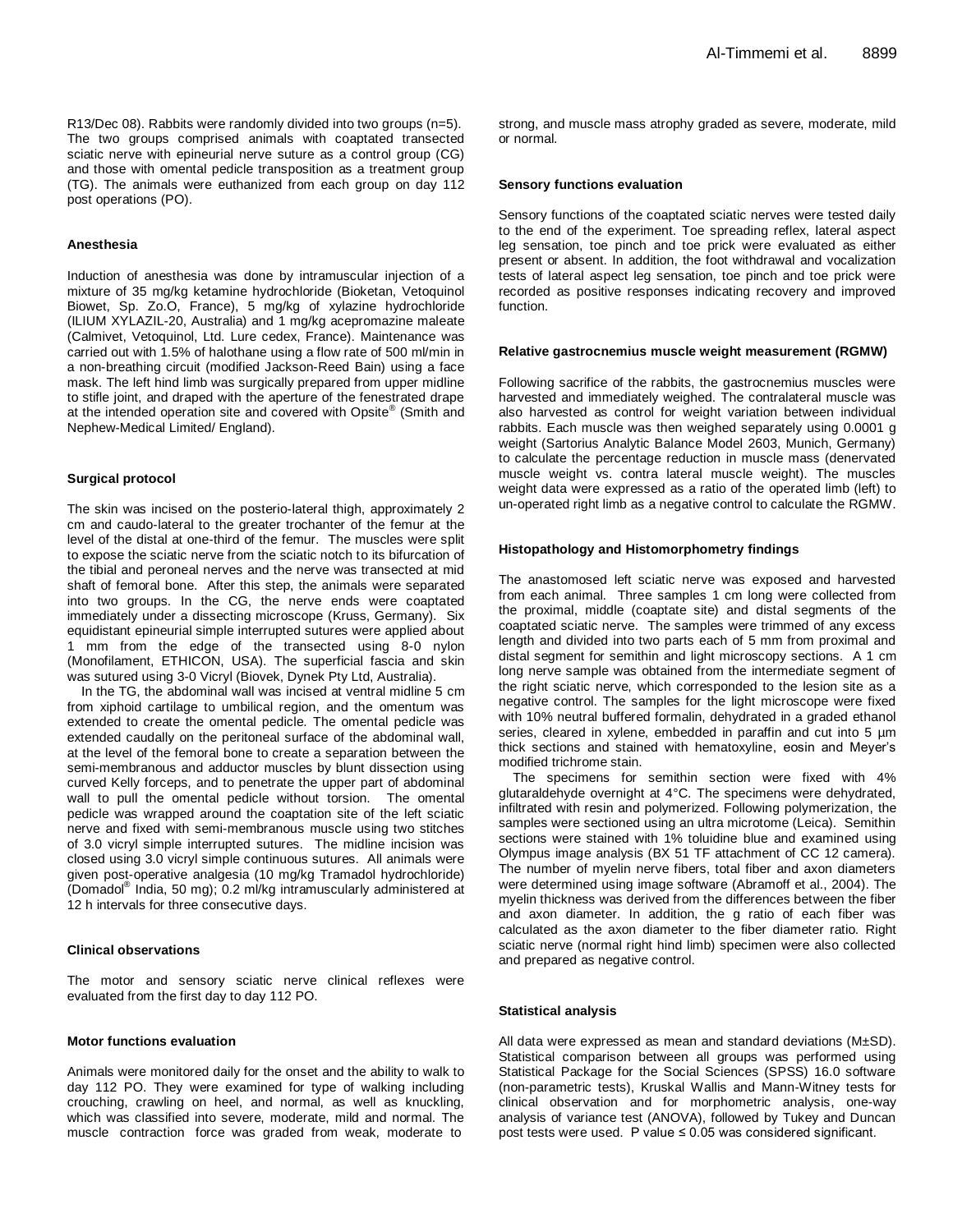

**Figure 1.** Light micrographs of the proximal segment of sciatic nerve on day 112 PO. (a) CG showing low vacuolated nerve fibers (arrow) and presence of collagen fibers (scare) at the peri and epineurium (arrow heads); (b) TG showed good myelination, normal thickness of epineurium (thick arrow), short internodial space (thin arrows), and good parallel arrangement of nerve fibers (H&E).

# **RESULTS**

## **Sciatic nerve functions evaluation**

# **Motor observations**

The onset and ability to walk of the TG showed significantly earlier improvement (p≤0.05) compared to the CG. The type of gait (crouching and crawl) and knuckling disappeared in all animals of TG with significant difference (p≤0.05) compared to the CG. The muscle contraction force became stronger in the TG with significant difference (p≤0.05) compared to the CG. When the animals of TG were used, the operated limb and the muscle mass recovered to mild with significant difference ( $p \le 0.05$ ) compared to the CG group on day 112 PO.

# **Sensory clinical observations**

Sensory clinical signs including toe spread, lateral leg sensation; toe pinch and toe prick in the TG animals showed that sensory reflexes were regained with significant difference ( $p \le 0.05$ ) compared to CG on day 112 PO.

# **Histopathology findings**

Histopathology findings of the proximal stump sections of the CG showed mild adherence with surrounding tissue, low vacuolated nerve fibers, deposited collagen fibers (scar) at peri and epineurium and with some Schwann cells proliferation (Figure 1a). The TG showed improvement of the parallel arrangement of nerve fibers; less nerve fiber degenerated and increased the angiogenesis (Figure 1b). The coaptated site in the CG showed the presence of vacuolated and degenerative nerve fibers, granulomatous tissue surrounding the stitches and intraneural scar tissue formation (Figure 2a), while TG anastomosed segment sections showed a few degenerated nerve fibers, increased presence of Schwann cells and good parallel arrangement nerve fibers (Figure 2b).

The distal longitudinal segment in the CG showed mild adherence with surrounding tissue, low vacuolated degenerative nerve fibers, and presence of collagen fibers (scar) at peri and epineurium (Figure 3a), whereas the sections in TG showed normal parallel arrangement of the nerve fibers, few collagen fibers, increased vasculature and a number of Schwann cells (Figure 3b). The cross section of the distal segment in the CG appeared to have high thickness of fibrous tissue and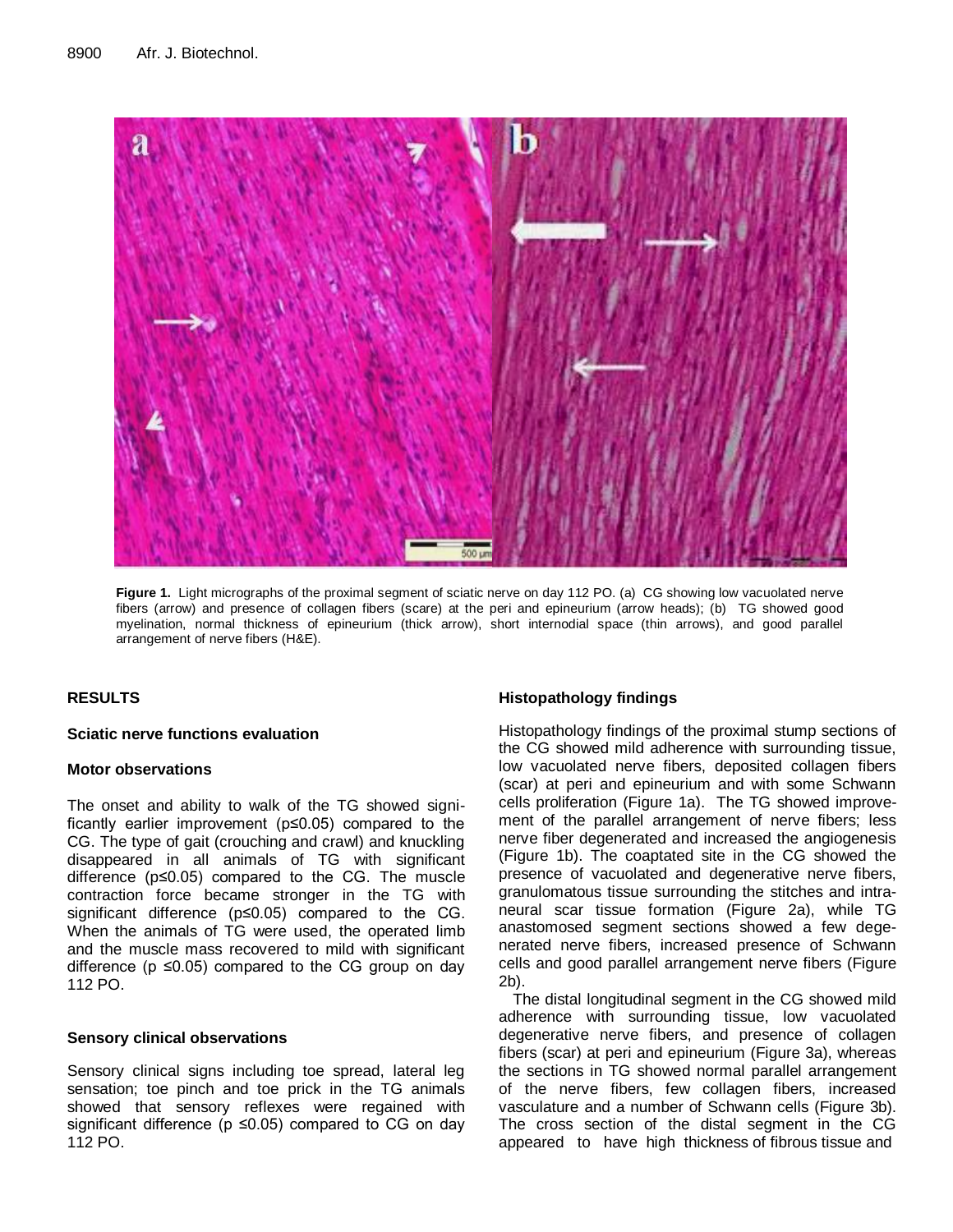

**Figure 2**: Light micrograph of coaptation site on day 112 PO (a) Mid-segment of CG was degenerative nerve fibers (arrow heads); granulomatous tissue surrounded the stitches and fibroblast cells (arrows); (b) midbeginerated and the versioning ingit number of editional dels, good parallel arrangement nerver<br>(thin arrows) and low degenerative nerve fibers (thick arrow). **Figure 2.** Light micrograph of coaptation site on day 112 PO. (a) mid-segment of CG with the presence of vacuolated segment of the TG showing high number of Schwann cells, good parallel arrangement nerve fibers and good angiogenesis



Figure 3. Light micrograph of the distal segment of the sciatic nerve on day 112 PO. (a) Longitudinal section of the CG showing vacuolated degenerative nerve fibers, scar tissue in the epineurium and low numbers of<br>Sebwann cells. H.& E: (b) the TG showing nermal parallel arrangement of the nerve fibers fow cellggen fibers the nerve fibers, few collagen fibers (thin arrows) and high density of Schwann cells (thick (thin arrows) and high density of Schwann cells (thick arrow) (H&E). arrow). H&E. Schwann cells, H & E; (b) the TG showing normal parallel arrangement of the nerve fibers, few collagen fibers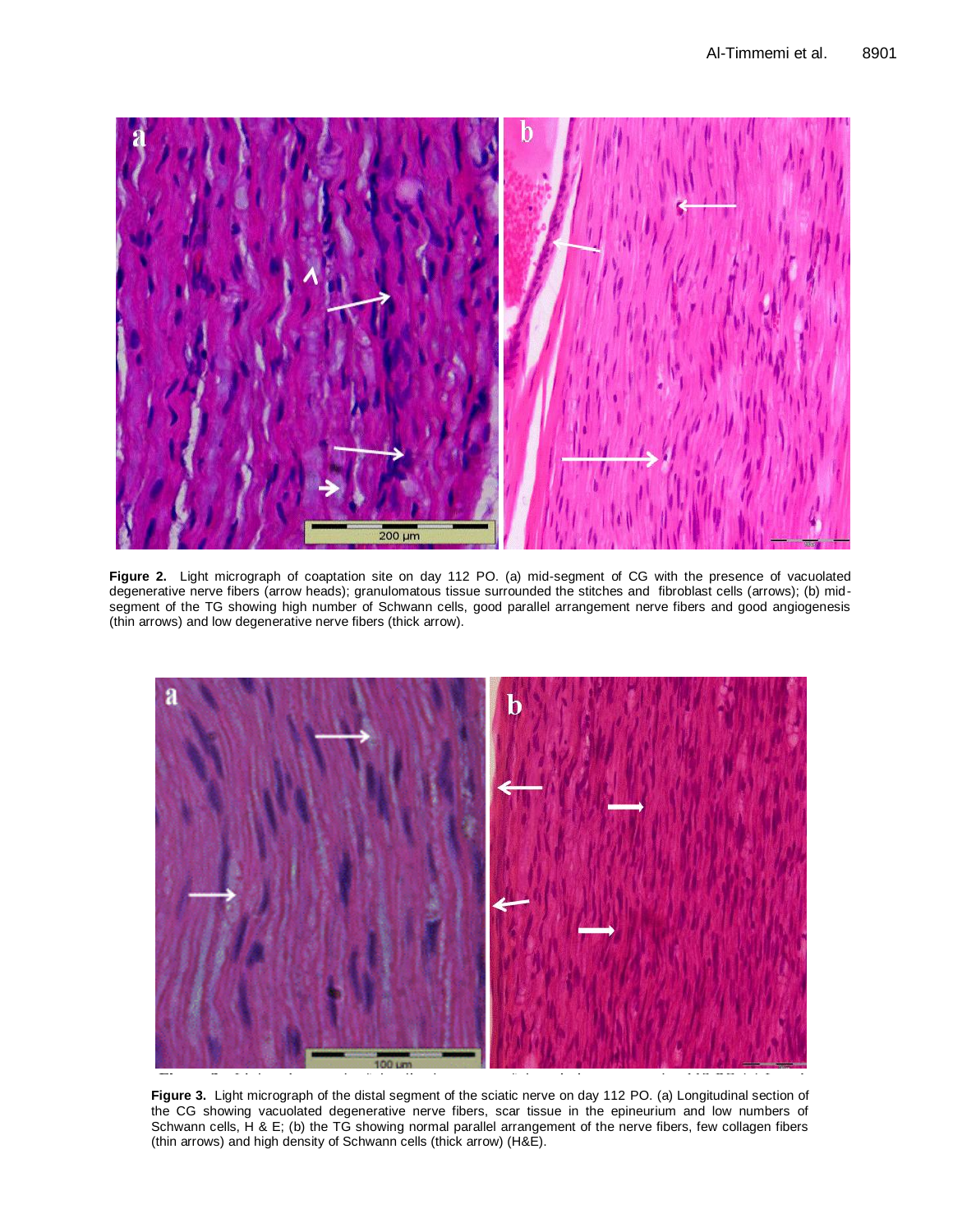

the TG showing the thin layer of peri and epineurium connective tissue (arrow); Meyer's **Figure 4.** Light micrograph of the transverse section of distal segment of sciatic nerve on day 112 PO. (a) The section of the CG showing thickness of fibrous tissue at perineurium and epineurium (thick arrow) attached with surrounding muscles (thin arrow) ( X 200); (b) modified trichrome stain X100.

proliferation of fibroblast at perineurium and epineurium, attached with surrounding muscle (Figure 4a). The TG sections showed a thin epi-perineurium sheath and minimum scar tissues (Figure 4b). Semithin transverse sections of the distal segment in the CG showed thickness of internal perineurium and extraneural nerve fibers at perineurium (Figure 5a); the sections of the distal segment in the TG showed different sizes of myelinated fibers with good fasciculation (Figure 5b).

# **Histomorphometric analysis on day 112 post operation**

Analysis of the proximal segment sections showed that the number of myelinated nerve fibers and fiber diameter did not show a significant difference (p≤0.05) in the TG compared to the negative control. However, there was a significant (p≤0.05) decrease in the number of myelinated nerve fibers in the CG compared to TG. The axon diameter and myelin sheath thickness in the TG sections did not show a significant difference ( $p \le 0.05$ ) compared to the negative control while there was a significant (p≤0.05) increase in the TG compared to CG. Analysis of the distal segment sections showed that the number of myelin nerve fibers was not significantly different (p≤0.05) in the TG compared to the negative control group. The fiber diameter, axon diameter and myelin sheath thickness in the CG and TG were significantly (p≤0.05) decreased compared to that of the negative control group (Table 1).

The distal segment sections showed a decrease in the number of myelin nerve fibers and diameter of myelinated nerve fibers compared to the proximal segment especially in the TG compared to the CG. The axon diameter and myelin sheath thickness in the proximal segment were greater in the TG group compared to the CG. The g ratio in the distal segment was decreased compared to the proximal segment in TG. The transection of the sciatic nerve produced a loss of neural innervation of the gastrocnemius muscle, which led to a decrease in gastrocnemius muscle mass. The statistical analysis of RGMW showed 0.57±0.01 in the CG sections compared to 0.81±0.04 in the TG at day 112 PO.

# **DISCUSSION**

Results of this study show that the onset of movement of limb and animals walking early developed in the TG compared to the CG. The omentum used in this study could secrete analgesic substances such as opioids, neurotransmitters including gamma aminobuytric acid (GABA), norepinephrine and other monoamines in their roles in the modulation of pain. Agner et al. (2001) reported the role of analgesic substance in the mechanism of modulation of pain. However, the knuckling disappeared in all animals in the TG and this might be due to the role of omentum effeteness functional recovery on the transected sciatic nerve on day 112 PO, which enhanced early innervation of the extensor and flexor muscle that controls normal locomotion of the limb. Harman-Boehm et al. (2007) reported that the omentum is rich in macrophages and mononuclear cells and that the macrophage is essential for successful nerve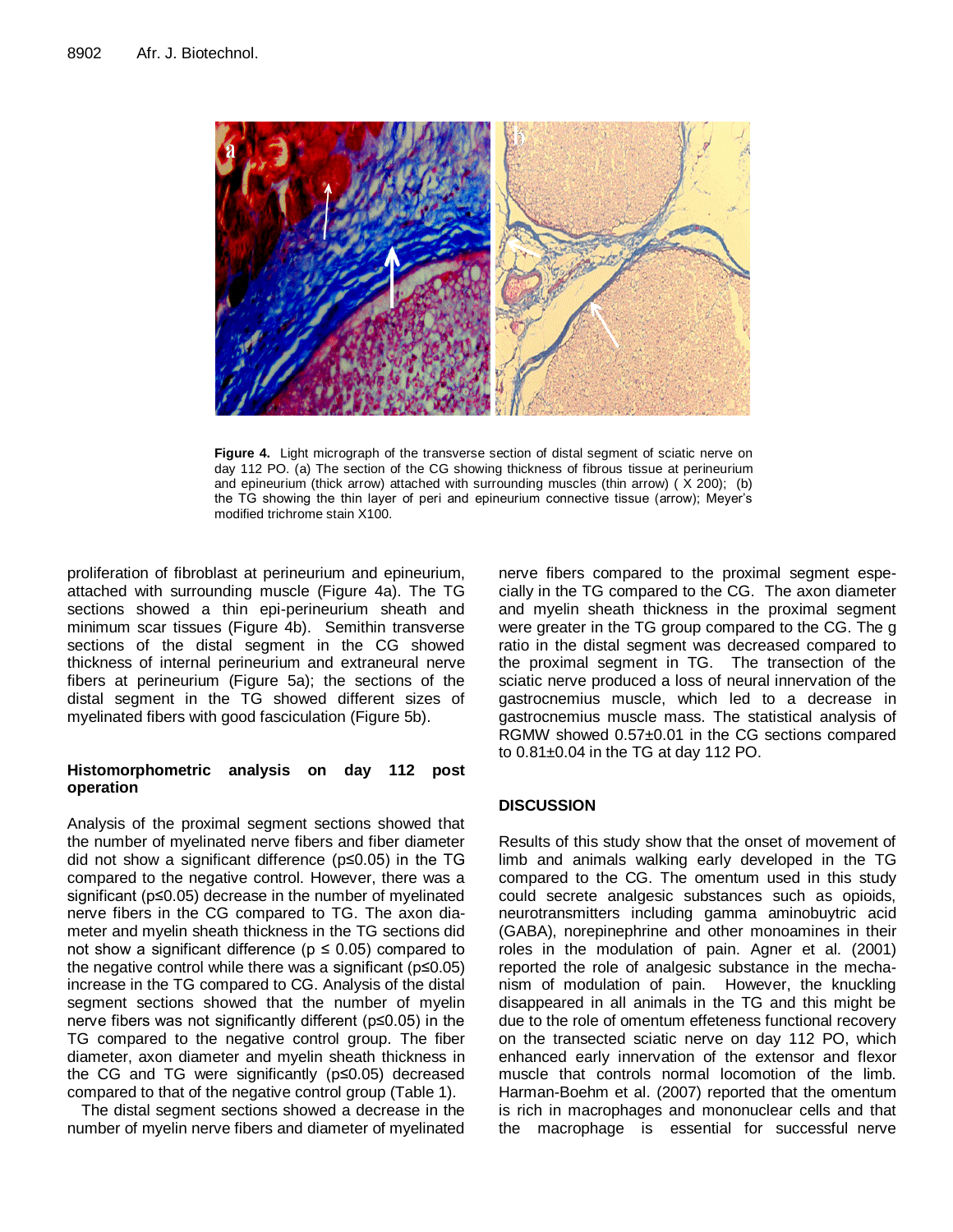

**Figure 5.** Light micrograph of the distal segment of sciatic nerve on day 112 PO. (a) 5 mm distal coaptated site of the CG illustrating thickness of internal perinerium (thin arrow), extraneurial nerve fibers (thick arrows) and thick collagen fibers deposit in the epineurium (1µm section); Toluidine blue; (b) 5 mm distal of coaptated site of the TG showing normal myelination and well distribution of nerve fibers (thin arrows), fasciculation with normal perineurium (thick arrow) and normal epineurium (arrow heads).

| <b>Sample</b>                     | <b>Negative control</b>      | CG                           | TG                      |
|-----------------------------------|------------------------------|------------------------------|-------------------------|
| <b>Proximal</b>                   |                              |                              |                         |
| Number of fibers                  | 13292±1091 <sup>a</sup>      | $8435+406^{6}$               | 12730±692 <sup>a</sup>  |
| Diameter of the fibers $(\mu m)$  | $10.352 \pm 0.73^a$          | $6.14 \pm 1.90^b$            | 7.70±1.39 <sup>ab</sup> |
| Thickness of the sheath (µm)      | $3.472 \pm 0.41^a$           | $2.28 \pm 0.85^b$            | $2.60 \pm 0.54^{ab}$    |
| Diameter of the axons (µm)        | $6.86 \pm 0.28$ <sup>a</sup> | $3.86{\pm}1.69^b$            | $5.10 \pm 0.91^{ab}$    |
| g ratio                           | $0.66 \pm 0.07^a$            | $0.62 \pm 0.08^a$            | $0.66 \pm 0.03^a$       |
|                                   |                              |                              |                         |
| <b>Distal</b>                     |                              |                              |                         |
| Number of fibers                  | $13292 \pm 1091^a$           | $8072 \pm 52^{b}$            | 10923±570 <sup>a</sup>  |
| Diameter of the fibers $(\mu m)$  | $10.352 \pm 0.73^a$          | $4.56 \pm 1.94^b$            | $6.226 \pm 1.64^b$      |
| Thickness of the sheath $(\mu m)$ | $3.472 \pm 0.41^b$           | $1.73 \pm 0.73$ <sup>a</sup> | $1.95 \pm 0.73^a$       |
| Diameter of the axons (µm)        | $6.86 \pm 0.28$ <sup>a</sup> | $3.03 \pm 1.30$ <sup>b</sup> | $4.27 \pm 1.09^b$       |
| g ratio                           | $0.66 \pm 0.07$ <sup>a</sup> | $0.63 \pm 0.02^a$            | $0.68 \pm 0.06^a$       |

Table 1. Statistical analysis of mean values of the fibers number, fiber diameter, myelin thickness, axon diameter<br>and g ratio of the negative control. CG and TG on day 112 PO and g ratio of the negative control, CG and TG on day 112 PO.

a,b,c Means (n=5) with different superscript within same row are significantly different at (p < 0.05) compared to negative control (right hind limb).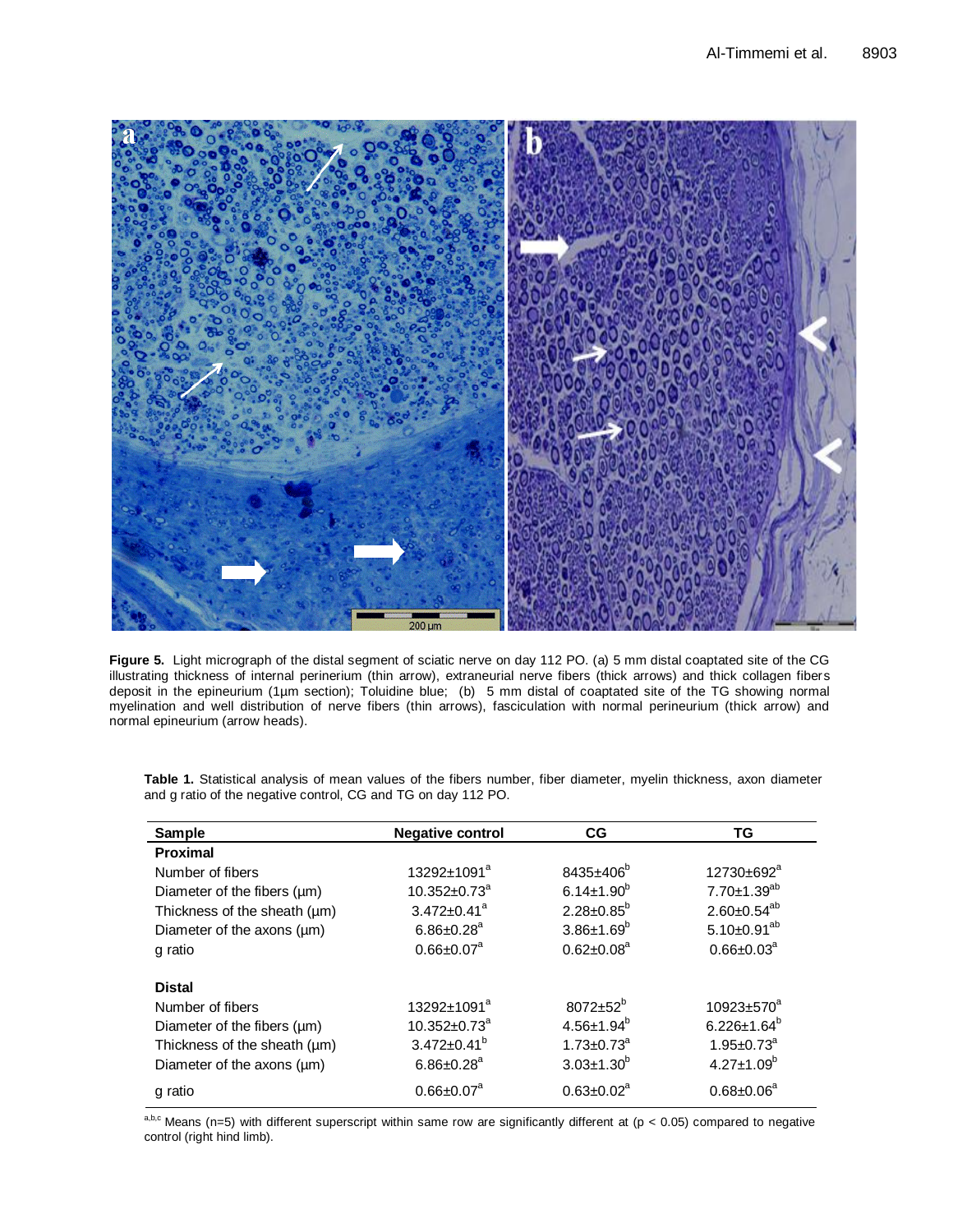regeneration by release growth factors and cytokines that stimulate Schwann cell to proliferation.

The muscle contraction force and muscle mass atrophied were related with muscular denervation and muscle disuse, increased muscle mass was attributed to the progress of the motor function of the sciatic nerve. Neurometesis of sciatic nerve reduced muscle contraction force and muscle mass early, therefore the TG animals regained their muscle force contraction and muscle mass more rapidly than in the CG. A study by Burnett and Zager (2004) mentioned that the reinnervation of denervated muscle might regain muscle mass and muscle contraction force.

The degree of sensory reflexes included spreading of toe which increased from day to day, gradually regaining function involving the second, third and fourth toes, which is in agreement with the report by Schmitz and Beer (2001) who described the gradual return of the peroneal nerve function. This index might be applicable to the monitoring of recovery in an animal to express differences in the final degree of recovery. Therefore, in a study of the recovery of the sciatic nerve in rabbits, the reliability and desensitivity of the toe-spreading reflex is evaluated as a sign of functional recovery alongside concurrent muscle weights. Improvement of motor and sensory functions could indicate that regenerating nerve fibers grow out through the site of coaptation due to low intraneural fibrosis. The absorption action of the omentum decreases the level of fibrinogen and fibrin production derived from fibrinogen, which leads to decreased fibrosis (scar) at the coaptation site of the transected sciatic nerve. Decreased fibrosis will facilitate the extension and direction of axons to align and orientate correctly. This result is similar to the findings of Al-Timmemi et al. (2010) who showed that omental pedicle transposition had more newly developed nerve fibers and less scar tissue.

The histological sections findings of the coapated sciatic nerve in the TG showed considerable improvement and acceleration of transected sciatic nerve compared to the CG. Meanwhile, the CG histology of transection of injured sciatic nerve showed that the nerve fibers challenged both regeneration and axon path finding to the target organ because of the disruption of the endoneurial sheath with loss of axon alignment. This increased the proportion of extra-fascicular regenerating axons, and more fiber misdirection to the target organs. The continuous degeneration and deposition of collagen induced a retardation of the myelination process. This result is consistent with Dilley et al. (2003) which reported that the extraneural fibrosis and wound-bed adhesions may tether the suture site and adjacent nerve bed. The coaptated sciatic nerve in the TG showed more progress of normal parallel orientation of the nerve fibers, few collagen fibers, increased vascularture and increased number of Schwann cells. The increase of Schwann cells resulted from the high concentration of stem cells in

the omental adipose tissue. It is reported that adipose tissue contains a large number of stromal stem cells (Zuk et al., 2001), which are directly released from this tissue to the transected sciatic nerve. Effectively, increased angiogenesis, vascular endothelial growth factor (VEGF), fibroblast growth factors (FGF) and proximity to associated nerve tissue combined to stimulate differentiation of stem cells into Schwann cells.

Total number of myelinated nerve fibers in the proximal and distal stumps of the nerve fibers studied showed a significant decrease (p≤0.05) in the number of fibers across day 112 PO in all groups. Assessment of the healing process of the distal segment is very vital in the interpretation of the outcome of treatments given. This is because the distal segment is more severely affected by the degenerative (Wallerian) effects of incision as well as inflammatory and collagenation response to such nerve injuries (Stoll et al., 2002). The proximal stumps generally have higher nerve fiber number values above those of the distal. Such difference results from the anatomical positioning of the stumps in direct relation to the neuron, which aids in the axoplasm transport for the nourishment of the neuron by serving as a source of neurotrophic factors (Yin et al., 1994). Nerve fiber diameter is an indicator of the level of maturation of a nerve fiber (Giannini et al., 1989). An assessment of the nerve fiber is a good parameter for measuring the healing process of an injured nerve (Chamberlain, 1998).

The proximal stump generally has higher values for the diameter measurements in all the groups, which gives credence to the reports of growth in the direction of the distal stump from the proximal (Madison et al., 1992). The individual values for the diameter of the proximal stump are higher than those of earlier reports revealing that they were much smaller in size than the distal stump during the healing period (Sanders, 1948). The increased diameter is influenced by the establishment of the connection between the regenerative nerve fibers and end-organs. Somatic motor fibers, which gain connection with muscles, become much larger than those which fail to make such a connection (Gordon et al., 1997; Munson et al., 1997), possibly associated with the uptake of neuro-trophic factors from the active target organ (Mendell et al., 1994).

The myelin thickness and axon diameter in normal nerve healing process is a positive relationship of the mature myelinated nerve fiber population which exists between the axon caliber and the myelin sheath thickness of such nerves as demonstrated in earlier morphometric studies (Hildebrand and Hahn, 1978; Fraher, 1992). Nerve fiber regeneration begins as thin, nonmyelinated fibers which progress gradually through the regeneration of complete myelin sheaths with associated Ranvier nodes (Young, 1942). This mechanism was observed in this study where there was a general decrease across groups and times below the normal recorded values for the negative control in both the proximal and